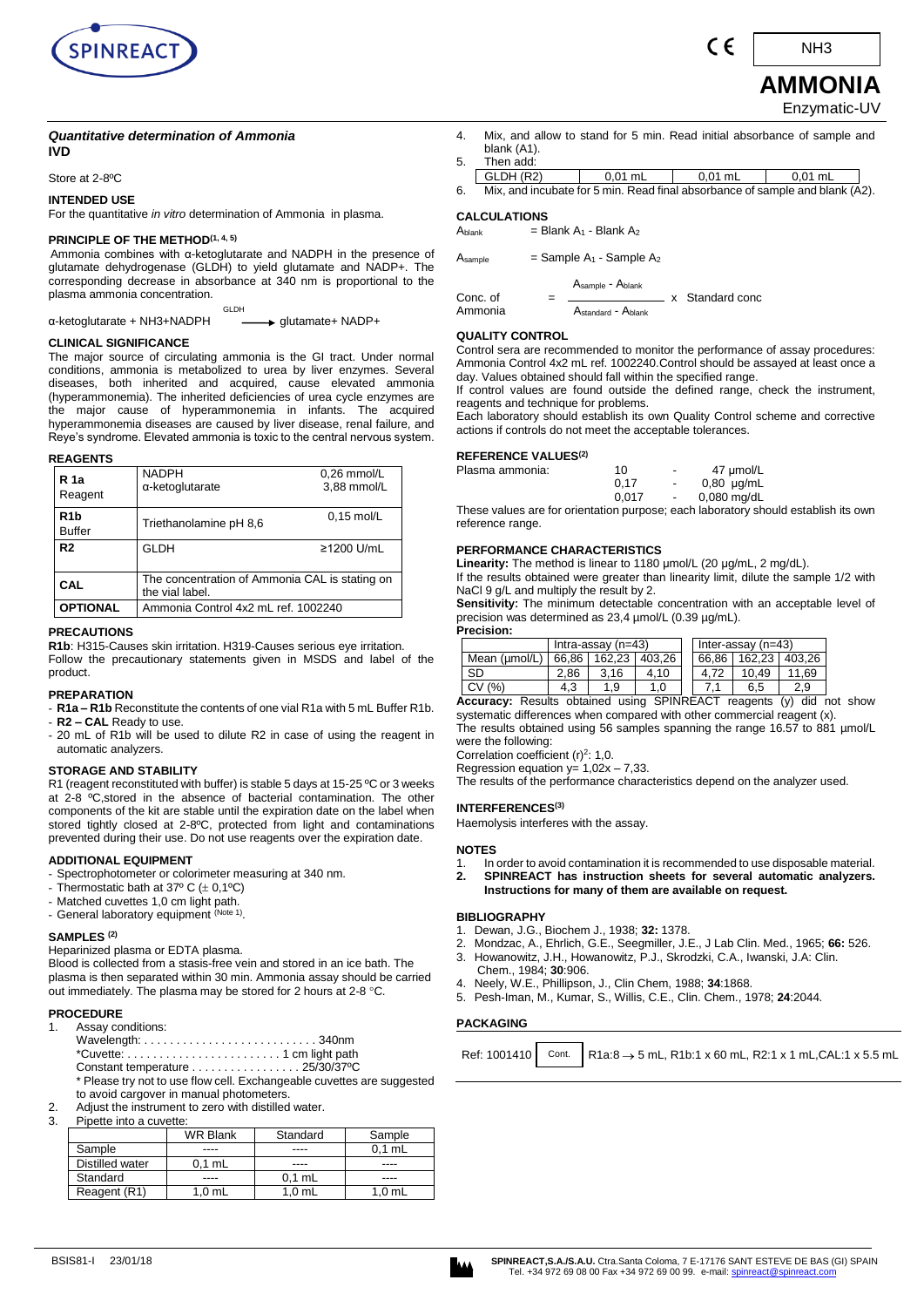

#### *Determinación cuantitativa de Amoniaco* **IVD**

Conservar a 2-8ºC

## **USO PREVISTO**

Para determinación cuantitativa *in vitro* de Amoniaco en plasma.

## **PRINCIPIO DEL METODO(1, 4, 5)**

El amoniaco se combina con α-cetoglutarato y NADPH en presencia de glutamato deshidrogenasa (GLDH) para producir glutamato y NADP+. El correspondiente descenso de absorbancia a 340 nm es porporcional a la concentración de amoniaco en plasma.

GLDH α-cetoglutarato + NH3+NADPH glutamato+ NADP+

## **SIGNIFICADO CLINICO**

La principal fuente de difusión de amoníaco es el tracto gastrointestinal. En condiciones normales, el amoniaco es metabolizado a urea por las enzimas del hígado. Varias enfermedades, tanto congénitas como adquiridas, causan incrementos de amoníaco (hiperamonemia). La causa principal de en los bebés es la deficiencia hereditaria de enzimas del ciclo de la urea. Las enfermedades de hiperamonemia adquiridas son causadas por enfermedad hepática, insuficiencia renal, y síndorme de Reye. Un nivel alto de amoníaco es tóxico para el sistema nervioso central.

#### **REACTIVOS**

| R <sub>1a</sub><br>Reactivo | <b>NADPH</b><br>$\alpha$ -cetoglutarato                                                        | $0.26$ mmol/L<br>3,88 mmol/L |  |
|-----------------------------|------------------------------------------------------------------------------------------------|------------------------------|--|
| R <sub>1</sub> b<br>Tampón  | Trietanolamina pH 8,6                                                                          | $0.15$ mol/L                 |  |
| R <sub>2</sub>              | <b>GLDH</b>                                                                                    | ≥1200 U/mL                   |  |
| <b>CAL</b>                  | La concentración del estándar de amoniaco es la<br>que viene indicada en la etiqueta del vial. |                              |  |
| <b>OPCIONAL</b>             | Control de Amoniaco 4x2 mL ref.1002240                                                         |                              |  |

## **PRECAUCIONES**

R1b: H315-Provoca irritación cutánea. H319-Provoca irritación ocular grave.

Seguir los consejos de prudencia indicados en la FDS y etiqueta del producto.

## **PREPARACION**

- **R1a – R1b** Reconstituir el contenido de un vial de R1a con 5 mL de R1b tampón.
- **R2 – CAL** Listos para su uso.
- Para la utilización de este reactivo en analizadores automáticos, se debe diluir R2 con 20 mL de R1b.

## **CONSERVACION Y ESTABILIDAD**

R1 (reactivo reconstituido con el tampón) es estable 5 días a 15-25 ºC o 3 semanas a 2-8 ºC, conservado en ausencia de contaminación bacteriana. El resto de componentes del kit son estables hasta la fecha de caducidad indicada en la etiqueta del vial, cuando se mantienen los frascos bien cerrados a 2-8ºC, protegidos de la luz y se evita su contaminación. No usar reactivos fuera de la fecha indicada.

## **MATERIAL ADICIONAL**

- Espectrofotómetro o analizador para lecturas a 340 nm.
- Baño termostatable a 37°C  $(\pm 0,1$ °C)
- Cubetas de 1,0 cm de paso de luz.
- Equipamiento habitual de laboratorio (Nota 1).

## **MUESTRAS (2)**

Plasma heparinizado o EDTA plasma.

Extraer sangre sin hemólisis y almacenar en baño de hielo. Separar el plasma o suero de los eritrocitos dentro de los 30 minutos después de la extracción. El ensayo de amoniaco se debe realizar inmediatamente. El plasma se puede conservar 2 horas a 2-8 ºC.

## **PROCEDIMIENTO**

- 1. Condiciones del ensayo:
- Longitud de onda: . . . . . . . . . . . . . . . . . . . . . . . . . . 340 nm \*Cubeta: . . . . . . . . . . . . . . . . . . . . . . . . . . .1 cm paso de luz Temperatura constante: . . . . . . . . . . . . . . . . . . . 25/30/37ºC \*Se sugiere usar cubetas desechables en lugar de cubetas de flujo, para evitar posibles contaminaciones en analizadores manuales.
- 2. Ajustar el espectrofotómetro a cero frente a agua destilada.

|                                                                                                            | 3. Pipetear en la cubeta: |                  |          |                   |  |  |  |
|------------------------------------------------------------------------------------------------------------|---------------------------|------------------|----------|-------------------|--|--|--|
|                                                                                                            |                           | <b>Blanco RT</b> | Estándar | Muestra           |  |  |  |
|                                                                                                            | Muestra                   |                  |          | $0.1$ mL          |  |  |  |
|                                                                                                            | Agua destilada            | $0.1$ mL         |          |                   |  |  |  |
|                                                                                                            | Estándar                  |                  | $0.1$ mL |                   |  |  |  |
|                                                                                                            | Reactivo (R1)             | $1.0$ mL         | $1.0$ mL | 1.0 <sub>mL</sub> |  |  |  |
| Mezclar, y dejar reposar durante 5 min. Leer la absorbancia inicial de la<br>١٨٨١ ممدماما امامين معلممينمه |                           |                  |          |                   |  |  |  |

muestra y del blanco (A1). 5. Añadir entonces:

GLDH (R2)  $\begin{array}{|c|c|c|c|c|c|} \hline \text{GLDH (R2)} & 0,01 \text{ mL} & 0,01 \text{ mL} & 0,01 \text{ mL} \ \hline \end{array}$ 

6. Mezclar e incubar durante 5 min. Leer la absorbancia final de la muestra y blanco (A2).

## **CALCULOS**

 $A<sub>blanco</sub>$  = Blanco  $A<sub>1</sub>$  - Blanco  $A<sub>2</sub>$ 

 $A<sub>muestra</sub>$  = Muestra  $A<sub>1</sub>$  - Muestra  $A<sub>2</sub>$ 

Amuestra - Ablanco

Conc. de = x Conc. estándar Aestandar - Ablanco

## **CONTROL DE CALIDAD**

Es conveniente analizar junto con las muestras sueros control valorados: Control de Amoniaco 4x2 mL ref.1002240. Se debe ensayar el control al menos una vez al día. Si los valores hallados se encuentran fuera del rango de tolerancia, se debe revisar el instrumento, los reactivos y la técnica.

Cada laboratorio debe disponer su propio Control de Calidad y establecer correcciones en el caso de que los controles no cumplan con las tolerancias.

#### **VALORES DE REFERENCIA(2)**

| Amoniaco en plasma: | 10    | ٠      | 47 umol/L       |
|---------------------|-------|--------|-----------------|
|                     | 0.17  | $\sim$ | $0,80 \mu g/mL$ |
|                     | 0.017 | $\sim$ | $0.080$ mg/dL   |

Estos valores son orientativos. Es recomendable que cada laboratorio establezca sus propios valores de referencia.

## **CARACTERISTICAS DEL METODO**

**Linealidad:** El método es lineal hasta 1180 μmol/L (20 μg/mL, 2 mg/dL). Si la concentración de la muestra es superior al límite de linealidad, diluir 1/2 con

ClNa 9 g/L y multiplicar el resultado final por 2. **Sensibilidad:** La mínima concentración detectable con un nivel de precisión aceptable, se determinó como 23,4 µmol/L (0,39 µg/mL).

**Precisión:** 

|                | Intraserie (n=43) |        |        |       | Interserie $(n=43)$ |       |
|----------------|-------------------|--------|--------|-------|---------------------|-------|
| Media (umol/L) | 66.86             | 162.23 | 403.26 | 66.86 | 162.23 403.26       |       |
| <b>SD</b>      | 2.86              | 3.16   | 4.10   | 4.72  | 10.49               | 11.69 |
| CV (%)         | 4.3               | .9     | 1.0    |       | 6.5                 | 2.9   |
|                |                   |        |        |       |                     |       |

**Exactitud:** Los reactivos SPINREACT (y) no muestran diferencias sistemáticas significativas cuando se comparan con otros reactivos comerciales (x).

Los resultados obtenidos con 56 muestras de pacientes con concentraciones de 16,57 hasta 881 µmol/L fueron los siguientes:

Coeficiente de regresión  $(r)^2$ : 1,0.

Ecuación de la recta de regresión:  $y = 1,02x - 7,33$ .

Las características del método pueden variar según el analizador utilizado.

## **INTERFERENCIAS(3)**

La hemólisis interfiere en el ensayo.

#### **NOTAS**

- 1. A fin de evitar contaminaciones se recomienda utilizar material de plástico de un solo uso.
- **2. SPINREACT dispone de instrucciones detalladas para la aplicación de este reactivo en distintos analizadores.**

#### **BIBLIOGRAFIA**

- 1. Dewan, J.G., Biochem J., 1938; **32:** 1378.
- 2. Mondzac, A., Ehrlich, G.E., Seegmiller, J.E., J Lab Clin. Med., 1965; **66:** 526.
- 3. Howanowitz, J.H., Howanowitz, P.J., Skrodzki, C.A., Iwanski, J.A: Clin. Chem., 1984; **30**:906.
- 4. Neely, W.E., Phillipson, J., Clin Chem, 1988; **34**:1868.
- 5. Pesh-Iman, M., Kumar, S., Willis, C.E., Clin. Chem., 1978; **24**:2044.

#### **PRESENTACION**

Ref: 1001410 Cont.  $\rightarrow$  5 mL,R1b:1 x 60 mL,R2:1 x 1 mL,CAL:1 x 5.5 mL



NH3

C E

# **AMONIACO**

Enzimático-UV